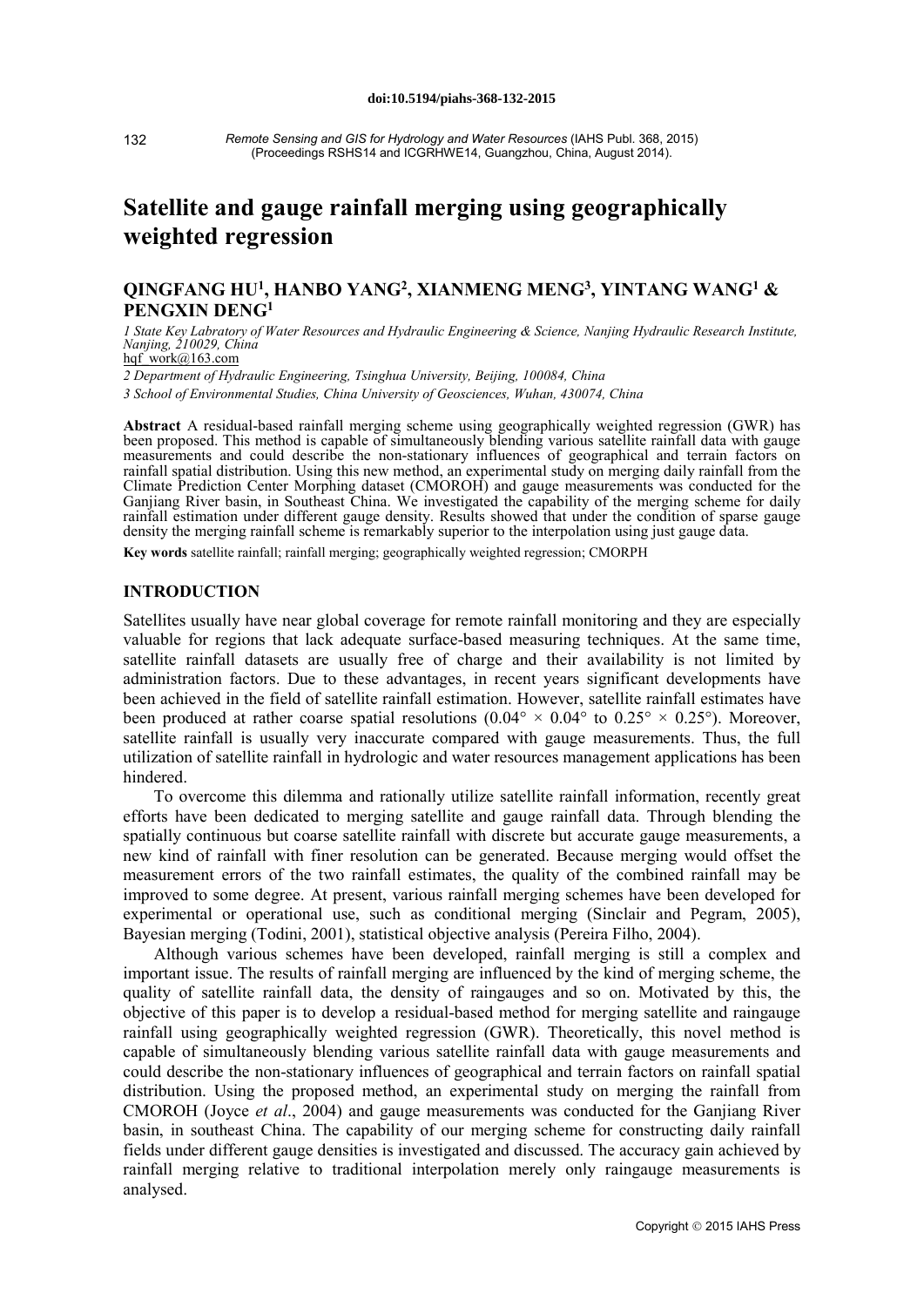# **STUDY AREA AND DATASET**

# **Study area**

The Ganjiang River Basin is located between 113°30′E−116°40′E and 24°29′N−29°11′N in Southeast China. With a drainage area of 83 374 km<sup>2</sup>, it is a major sub-catchment of Poyang Lake, the largest freshwater lake in China (Fig. 1). The study area is one of the typical rainstorm regions in China. Mean annual precipitation is about 1580 mm in this region.



**Fig. 1** Sketch map of the location of the study area and the raingauges' distribution.

# **Dataset**

This study area has a dense raingauge network consisting of 325 stations (Fig. 1). These gauges are well-distributed spatially and their density is about one per  $256 \text{ km}^2$ . The quality of all the rainfall measurements has been proven by strict quality checks and control. Using these observations, point-wise daily rainfall series were obtained for the period of 2003–2009.

Satellite rainfall from CMORPH during the period of 2003–2009 was also collected. The spatial and temporal resolutions of CMORPH are  $0.25^{\circ} \times 0.25^{\circ}$  and half-hourly, respectively. The daily rainfall series is obtained by accumulating the rainfall of 48 half-hour episodes within a day.

# **METHODOLOGY**

#### **GWR background**

GWR is a type of regression model with spatially varying coefficients (Fotheringham *et al*., 2003). It enables a non-stationary relationship between the variables in the regression model. By calculating local statistics, spatial relationships can be identified and utilized for prediction. GWR also disaggregates spatial patterns in the model residuals and reduces the spatial autocorrelation. The basic formula of GWR is expressed as:

$$
Y_i = \beta_{i0} + \sum_{k=1}^p \beta_{ik} (u_i, v_i) X_{ik} + \varepsilon_i \qquad i = 1, 2, ..., n
$$
 (1)

where  $Y_i$  and  $X_{ik}$  are respectively the dependent and  $k$ -th independent variable at location  $i$ ;  $u_i$  and  $v_i$ are the coordinates;  $\beta_{i0}(u_i, v_i)$  is the intercept,  $\beta_{ik}(u_i, v_i)$  is the local regression parameter for  $X_{ik}$  and  $\varepsilon_i$  is the residual, *p* is the number of independent variables and *n* is the number of observations.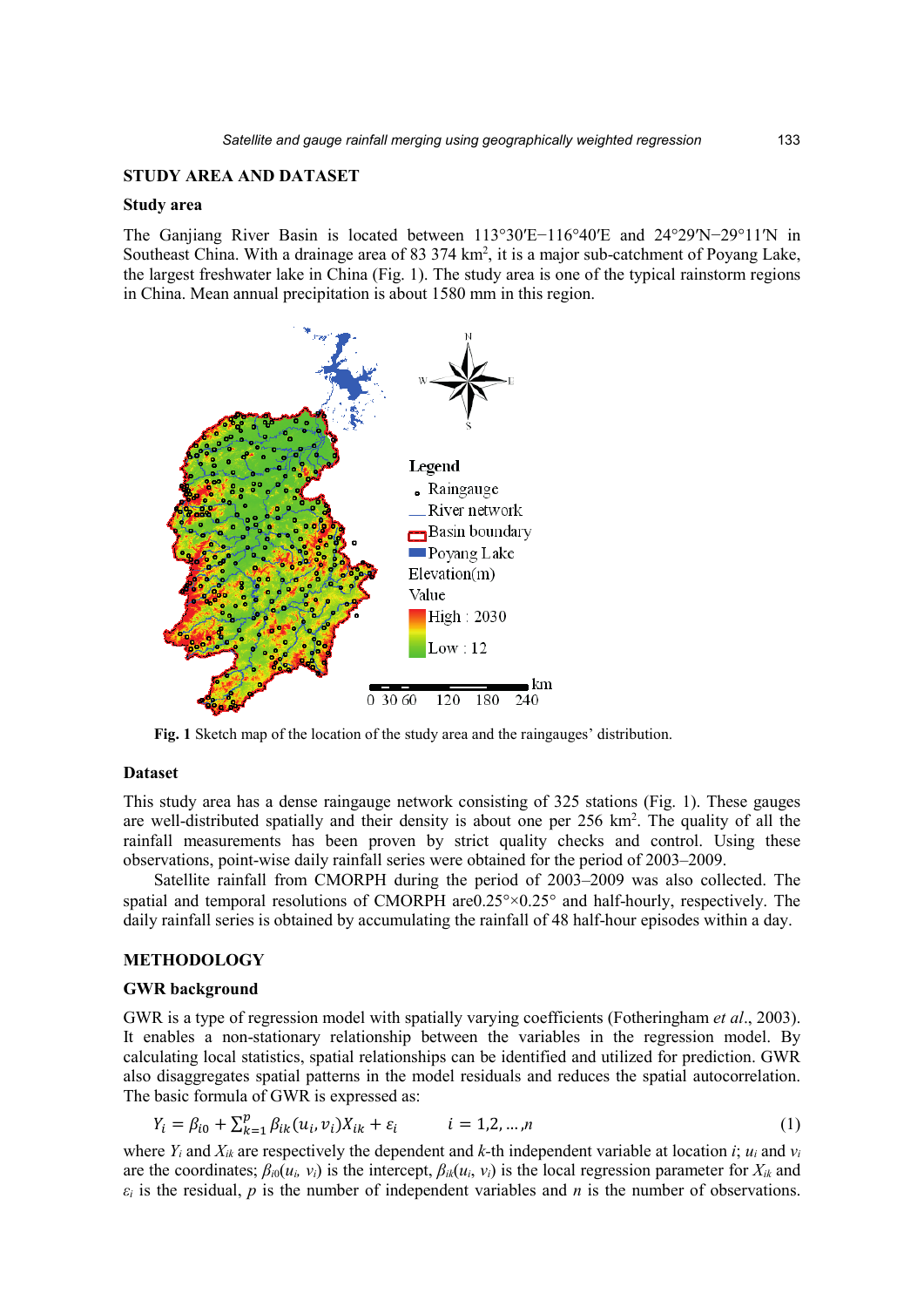Equation (1) could be rewritten using a matrix method:

$$
Y = X \otimes \beta' + \varepsilon \tag{2}
$$

where  $\otimes$  is the sign for logical multiplication;  $\varepsilon$  is the error vector; *X* and  $\beta$  are two matrices consisting of independent variables and local regression coefficients, respectively:

$$
X = \begin{bmatrix} X_1 \\ X_2 \\ \vdots \\ X_n \end{bmatrix} = \begin{bmatrix} 1 & X_{11} & X_{12} & \cdots & X_{1p} \\ 1 & X_{21} & X_{22} & \cdots & X_{2p} \\ \vdots & \vdots & \vdots & \vdots & \vdots \\ 1 & X_{n1} & X_{n2} & \cdots & X_{np} \end{bmatrix}
$$
(3)

$$
\boldsymbol{\beta} = [\boldsymbol{\beta}_1 \quad \boldsymbol{\beta}_2 \quad \cdots \quad \boldsymbol{\beta}_n] = \begin{bmatrix} \beta_{10} & \beta_{20} & \cdots & \beta_{n0} \\ \beta_{11} & \beta_{21} & \cdots & \beta_{n1} \\ \vdots & \vdots & \vdots & \vdots \\ \beta_{1p} & \beta_{2p} & \cdots & \beta_{np} \end{bmatrix}
$$
(4)

The number of unsolved parameters in equation (2) is  $n \times (p + 1)$ , which exceeds the number of observations. To solve this equation, GWR estimates the coefficients using local weighted leastsquares regression:

$$
\widehat{\beta}_i = (X'W_iX)^{-1}X'W_iY
$$
\n<sup>(5)</sup>

where  $\hat{\boldsymbol{\beta}}_i$  is the coefficient vector for location *i* and  $W_i$  is the spatial weight matrix:

$$
\boldsymbol{W}_{i} = \begin{bmatrix} w_{i1} & 0 & \cdots & 0 \\ 0 & w_{i1} & \cdots & 0 \\ \vdots & \vdots & \cdots & \vdots \\ 0 & 0 & \cdots & w_{in} \end{bmatrix}
$$
 (6)

The estimates calculated by  $\beta_i$  for the observation at location *i* are as follows:

$$
\hat{y}_i = X_i (X' W_i X)^{-1} X' W_i Y \tag{7}
$$

GWR assumes that observations closer together will have more impact on each other than on observations further apart. Hence, a distance decay kernel function is employed for the spatial weight matrix. When the distance between observations is greater than the kernel bandwidth, the weight rapidly approaches zero. In summary, the kernel function could be grouped into two types, namely the fixed and adaptive bandwidths. The former calculates a bandwidth that is held constant over space, whereas the latter can adapt bandwidth distance in relation to variable density; bandwidths are smaller where data are dense and larger when data are sparse.

In this study, the adaptive kernel bandwidth was used as sample densities varied spatially. The weight using the exponential distance decay function is calculated as:

$$
w_{ij} = \begin{cases} [1 - (d_{ij}/d_{ik})^2]^2 & d_{ij} \le d_{ik} \\ 0 & d_{ij} > d_{ik} \end{cases}
$$
 (8)

where  $w_{ij}$  is the weight of observation *j* for observation *i*;  $d_{ij}$  is the distance between observation *i* and *j*; *dik* is the distance between observation *i* and its *k-*th nearest neighbour.

The key step of calibrating GWR is to determining the optimal bandwidth distance (i.e. *dik*). In this paper, it was determined automatically using the corrected Akaike information criterion (AICC) (Fotheringham *et al*., 2003).

# **GWR based merging**

A residual-based analysis is proposed for merging satellite and raingauge rainfall. It estimates a preliminary rainfall field, known as the background field, using satellite rainfall and estimates the residual field using residuals at observed points considering the influences of some related variables. The merged field is then given by the combination of the predicted error field and background field.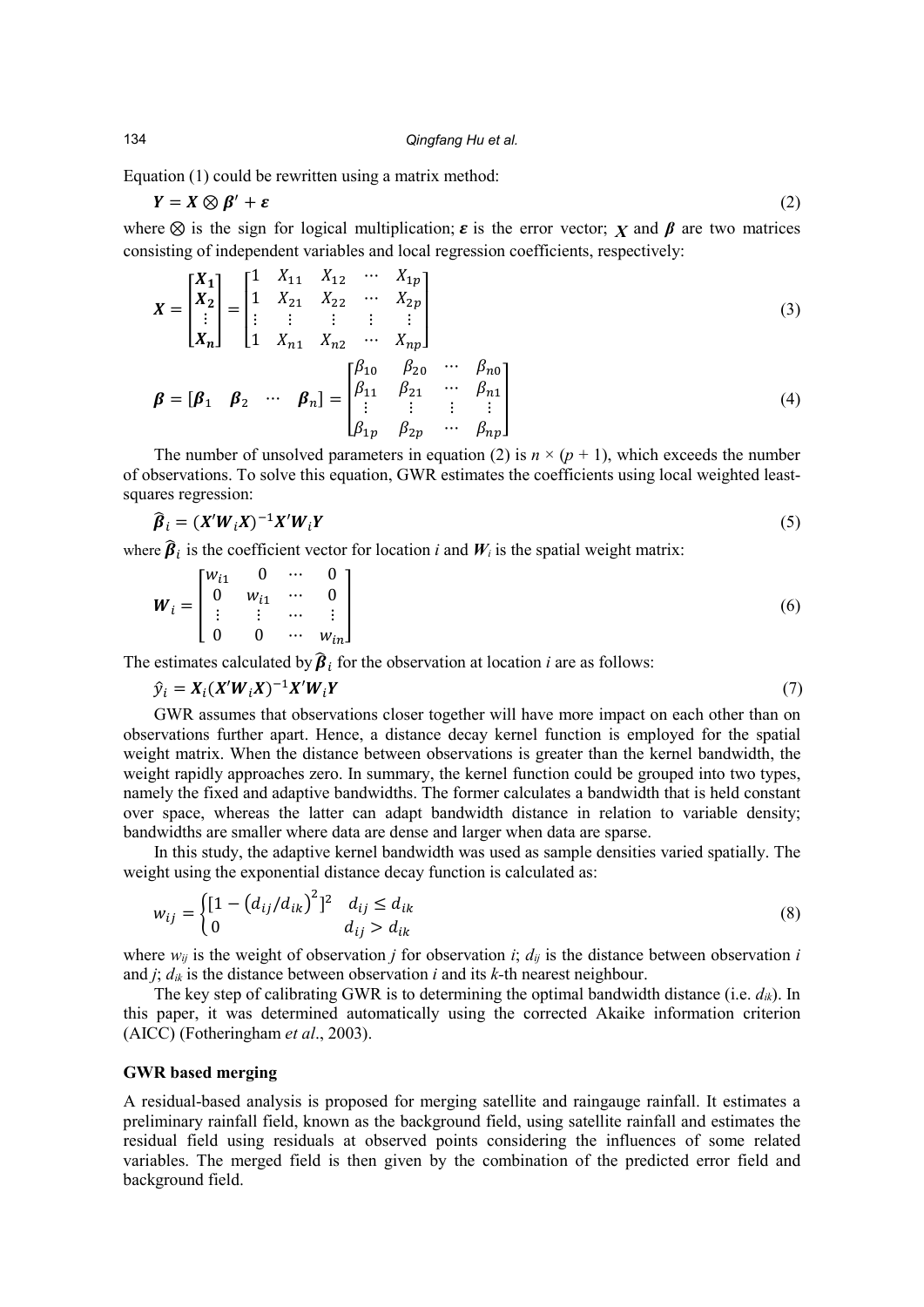Taking  $P^B$  and  $P^O$  as the notation for the background field and observed field respectively, the relationship between them and the true field  $P<sup>T</sup>$  is expressed as:

$$
\mathbf{P}^T = \mathbf{P}^B + \mathbf{e}^B \tag{9}
$$
\n
$$
\mathbf{P}^T = \mathbf{P}^O + \mathbf{e}^O \tag{10}
$$

where  $e^B$  and  $e^O$  represent the background and observation errors. Here, the expection of  $e^B$  and  $e^O$ is denoted using  $\mu_B$  and  $\mu_O$ , and the variation is denoted by  $\sigma_B^2$  and  $\sigma_O^2$ , respectively.

Under the assumption of  $\mu_0$  equal to zero and  $\sigma_B^2$  much larger than  $\sigma_0^2$ , the following equation can be derived:

$$
e^B \approx P^0 - P^B \tag{11}
$$

Equation (11) implies that the residual field could be approximated by the difference between the observation and background fields. However, considering  $P^O$  is just known at limited locations, it is required to estimate  $e^B$  at those locations without gauge observations. Assuming that background errors are generally correlated in space, this issue can be resolved through local interpolation using some nearby values with observations.

Based on the framework of the residual-based merging, this paper proposed the merging scheme based on GWR. This method has three main steps. First, to construct a background using GWR, we describe the relationship between the background rainfall and the satellite estimates at any place using local regression:

$$
P_i^B = b_{i0} + \sum_{k=1}^p b_{ik} P_{ik}^S + \varepsilon_i
$$
 (12)

where  $P_{ik}^{S}$  is the estimate corresponding to the *k*-th kind of satellite rainfall at location *i*;  $b_{i0}$  is the intercept,  $b_{ik}$  is the local regression parameter.  $b_{i0}$  and  $b_{ik}$  are both probably non-stationary in space.

Secondly, also using GWR, at those locations without observations  $e^B$  is calculated. We assumed that the relationship between  $e^B$  and geographic factors including coordinates *u*, *v* and elevation *z* could be described using a locally non-stationary regression equation:

$$
e_i^B = \beta_{i0} + \beta_{i1}\mu_i + \beta_{i2}\nu_i + \beta_{i3}z_i + \varepsilon_i
$$
\n(13)

Thirdly, the merged field  $P^M$  can be obtained by combining the background field and the estimated residual:

$$
P_i^M = b_{i0} + \sum_{k=1}^p b_{ik} P_{ik}^S + \varepsilon_i + \beta_{i0} + \beta_{i1} \mu_i + \beta_{i2} \nu_i + \beta_{i3} z_i + \varepsilon_i
$$
 (14)

After combination of the similar items, equation (14) can be rewritten as:

$$
P_i^M = \beta_{i0} + \beta_{i1}\mu_i + \beta_{i2}\nu_i + \beta_{i3}z_i + \sum_{k=4}^p b_{ik}P_{ik}^S + \varepsilon_i
$$
\n(15)

Equation (15) is a general form for the rainfall merging scheme based on GWR. As a regression model, the number of satellite rainfall in the merging method is theoretically limitless. Thus, this proposed method is capable of simultaneously blending multiple kinds of satellite rainfall data with gauge measurements. At the same time, equation (15) describes the nonstationary influences of geographical and terrain factors on the rainfall spatial distribution. Although, the gauge rainfall observations are not seen directly in the regression model, their effect on the merged results is indirectly reflected via the spatially varying regression coefficients derived by equation (5).

# **Performance assessment**

After the coefficients in equation (15) are optimized using AICC, the merged rainfall at any location within the study area can be estimated. We divided all the rainfall data from 325 gauges in the Ganjiang River basin into two parts. One part was selected as the calibration data for the GWR merging model and the remainder was used for validation. Then, the merged rainfall was compared with the validation data and two performance indices: the mean absolute error (MAE) and spatial correlation coefficient (CC) were calculated. For one day, the two indices are calculated as follows: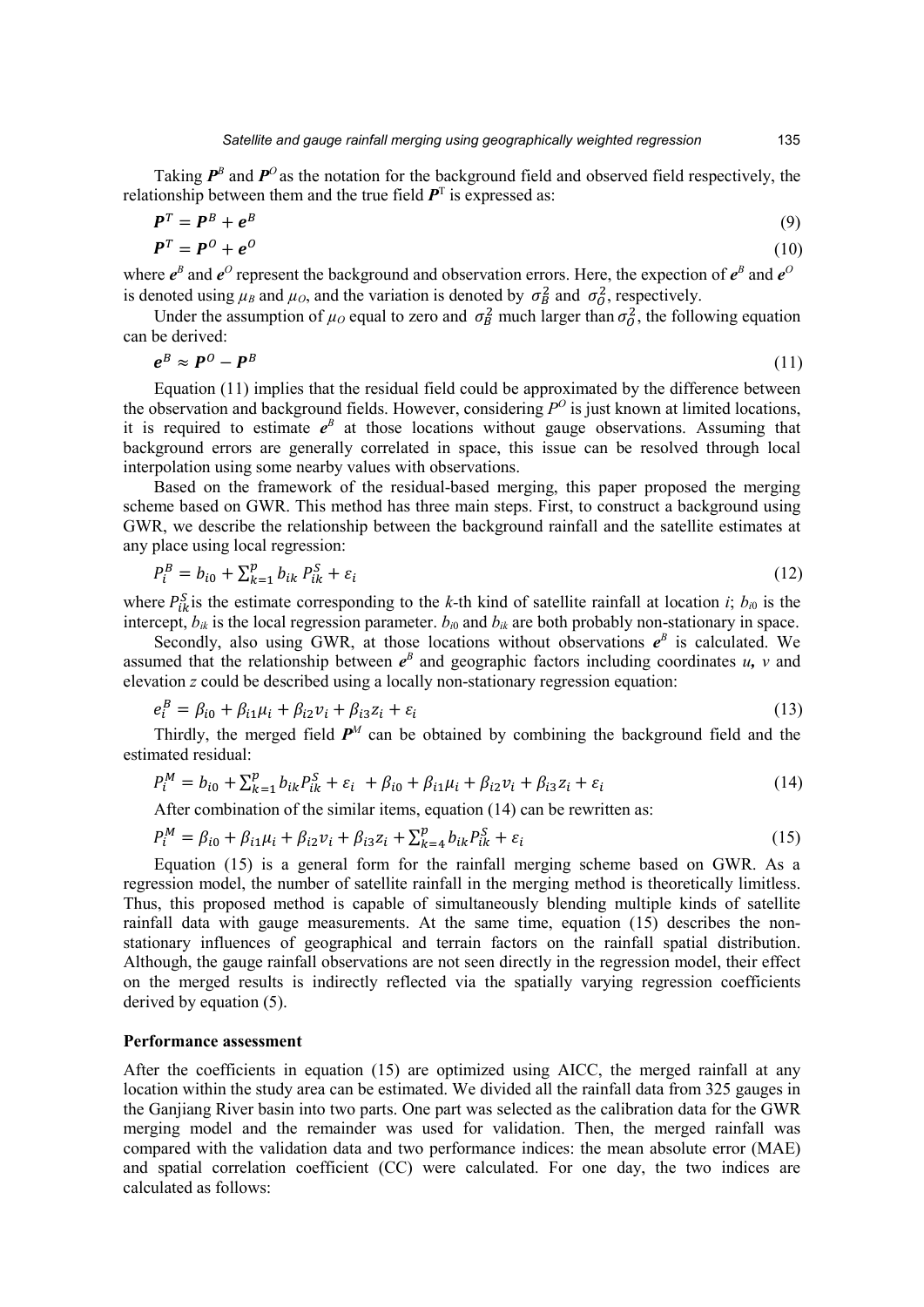136 *Qingfang Hu et al.*

$$
MAE = \sum_{i=1}^{n_v} |P_i^M - P_i^O| / n_v
$$
 (16)

$$
CC = \sum_{i=1}^{n_v} (P_i^M - \bar{P}_i^M) (P_i^O - \bar{P}_i^O) / \sqrt{\sum_{i=1}^{n_v} (P_i^M - \bar{P}_i^M)^2 (P_i^O - \bar{P}_i^O)^2}
$$
(17)

where  $n_v$  is the number of observation for validation, and  $P_l^0$  and  $P_l^M$  stand for the average values at the validation locations.

To explore the accuracy gained by merging surface measurements with CMORPH rainfall relative to traditional interpolation using only gauge measurement, two kinds of daily rainfall fields were generated. The first was generated by the GWR based merging scheme both using CMORPH and gauge rainfall as the data sources, whereas the second was generated by GWR interpolation using only the same gauge rainfall (see equation (18)). Here, we use GWR-M and GWR-I to denote the two rainfall field construction methods, respectively. Then, under different calibration gauge data, MAE and CC for GWR-M and GWR-I were calculated respectively.

$$
P_i^I = \beta_{i0} + \beta_{i1}\mu_i + \beta_{i2}\nu_i + \beta_{i3}z_i + \varepsilon_i
$$
\n(18)

To evaluate the performance improvement gained by GWR-M relative to GWR-I, we further calculate the ratio of MAE and CC between the two methods:

$$
R_{\text{MAE}} = 1 - \text{MAE}_M / \text{MAE}_I \tag{19}
$$

$$
R_{\rm CC} = C C_M / C C_I - 1 \tag{20}
$$

where MAE*<sup>M</sup>* and MAE*<sup>I</sup>* mean the MAE for GWR-M and GWR-I, respectively, and similarly for  $CC_M$  and  $CC_I$ . When  $R_{\text{MAE}}$  and  $R_{\text{CC}}$  are positive, the error magnitude of the estimated rainfall field produced by the merging scheme is lower than with interpolation and the spatial structure is also raised.

# **RESULT AND DISCUSSION**

For the Ganjiang River basin, an experimental study on CMORPH and gauge rainfall merging was conducted. Using GWR-M and GWR-I, two sets of daily rainfall fields were generated. The rainfall fields are all at a spatial resolution of 1 km  $\times$  1 km. To investigate the accuracy gain by GWR-M relative to GWR-I under different gauge densities, we gradually changed the number of raingauges data for model calibration and calculated the accuracy indices using the validation data.

Table 1 shows the results for GWR-M and GWR-I. In Table 1, MAE and CC for the two kinds of daily rainfall fields are mean values for the 2557 days from 2003 to 2009; the raingauge relative density (denoted using  $R_d$ ) means the number of calibration raingauges divided by the total 325 gauges over the study area. For example, when  $R_d$  is  $2/3$ , it means that daily rainfall data from 2/3 of the 325 gauges were selected for calibration while the other 1/3 were used for validation. It is seen from Table 1 that both accuracy indices for GWR-M and GWR-I are improved as  $R_d$ increases. This phenomenon is easy to recognize because the efficient information provided by surface measurements for the analysed rainfall fields is approximately proportional to the raingauge density. However, the change ratios of MAE and CC with  $R_d$  are not even. When  $R_d$  is less than 1/5, MAE and CC are rather sensitive to the increasing of  $R_d$ . However, when  $R_d$  exceeds 1/5, the changing traits for MAE and CC are reversed.

**Table 1** Accuracy indices for daily rainfall fields generated by GWR-M and GWR-I during 2003–2009 in the Ganjiang River basin.

| Method | Accuracy index | The relative density of raingauges for calibration $(R_d)$ |      |      |      |      |      |      |      |      |       |      |      |
|--------|----------------|------------------------------------------------------------|------|------|------|------|------|------|------|------|-------|------|------|
|        |                | 2/3                                                        | 1/2  | 1/3  | 1/4  | 1/5  | 1/6  | 1/8  | 1/10 | 1/12 | 1/15  | 1/20 | 1/30 |
| GWR-I  | CC.            | 0.63                                                       | 0.61 | 0.57 | 0.54 | 0.53 | 0.51 | 0.49 | 0.47 | 0.44 | 0.41  | 0.39 | 0.33 |
|        | $MAE$ (mm/d)   | 2.37                                                       | 2.46 | 2.62 | 2.74 | 2.82 | 2.91 | 3.05 | 3.18 | 3.33 | 3.52  | 3.75 | 42   |
| GWR-M  | CC.            | 0.63                                                       | 0.61 | 0.59 | 0.56 | 0.55 | 0.54 | 0.52 | 0.51 | 0.5  | 0.48  | 0.47 | 0.44 |
|        | $MAE$ (mm/d)   | 2.34                                                       | 2.42 | 2.56 | 2.67 | 2.73 | 2.8  | 2.89 | 2.98 | 3.09 | 3 2 1 | 3.34 | 3.59 |